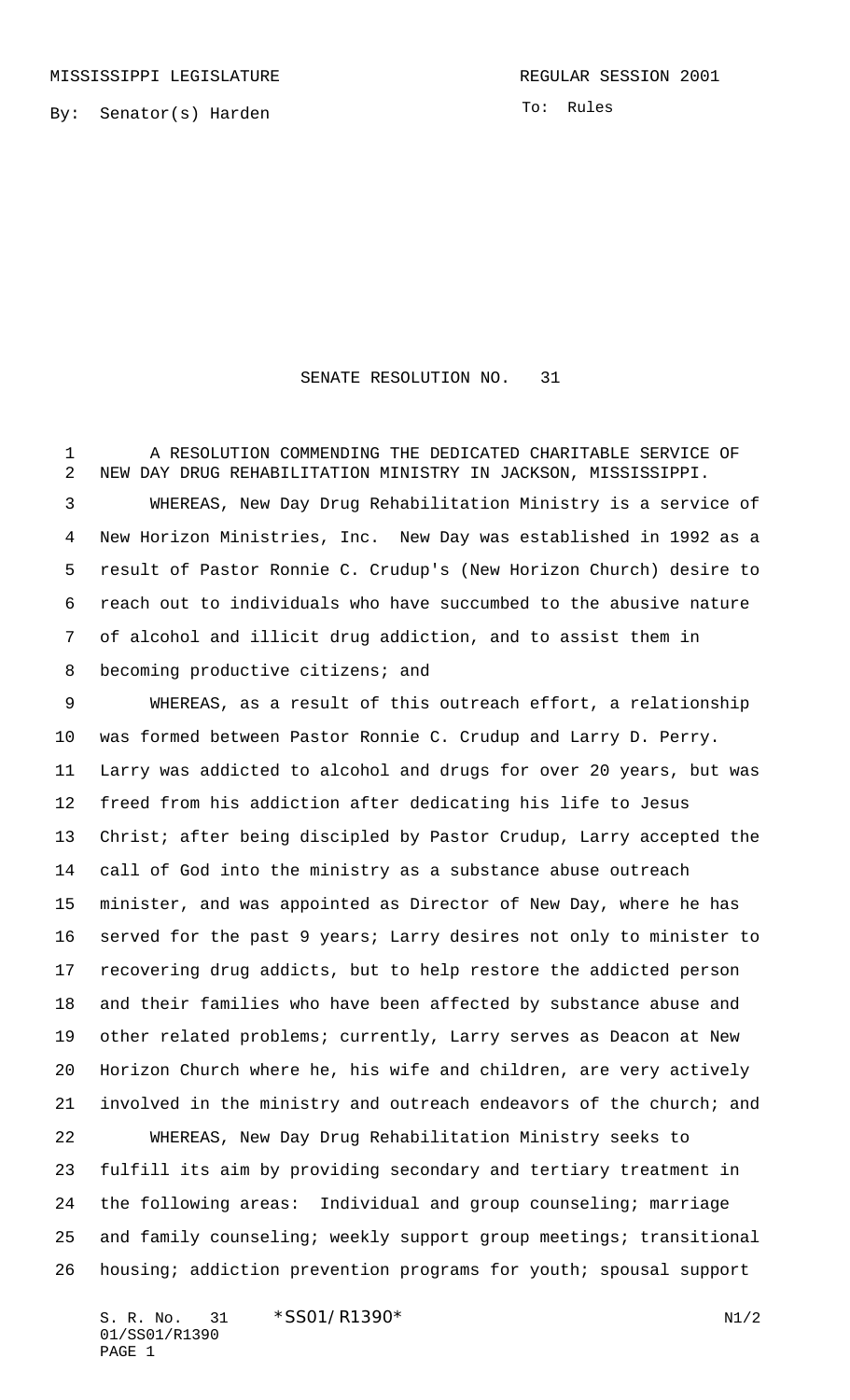27 groups; job training and placement; financial management training; G.E.D. and adult continuing education; Bible study; peer accountability groups; family reunification opportunities; and WHEREAS, New Day Drug Rehabilitation Ministry operates a

 Bible-based, holistic program that is relevant for men and women whether they are in need of primary, secondary or ongoing support services; and

 WHEREAS, New Day Drug Rehabilitation Ministry operates under the guidance of an advisory committee that is composed of 15 men and women with personal concern and professional experience with drug and alcohol abuse; two full-time complex managers support Larry administratively. Vernon Taylor serves the men at the Grandview facility. Annette Patrick serves the women at the Olin Park facility. Moreover, many volunteers donate their time and professional services to aid in administrative and programmatic support; and

 WHEREAS, New Day Drug Rehabilitation Ministry networks with other drug and alcohol treatment programs, churches, community groups, businesses and individuals to combat the illness of addiction. A training and mentoring program has been established to help equip individuals and groups set up similar programs in their respective communities; and

 WHEREAS, the staff of New Day Drug Rehabilitation Ministry are to be commended for their dedicated public service to those in the community who have succumbed to the abusive nature of alcohol and illicit drugs and for assisting them in becoming productive citizens of the State of Mississippi:

 NOW, THEREFORE, BE IT RESOLVED BY THE SENATE OF THE STATE OF MISSISSIPPI, That we do hereby commend the dedicated charitable service of New Day Drug Rehabilitation Ministry located in Jackson, Mississippi, and commend its staff and sponsor, New Horizon Church, and wish them continued success in this effective ministry.

S. R. No. 31 \* SS01/R1390\* 01/SS01/R1390 PAGE 2